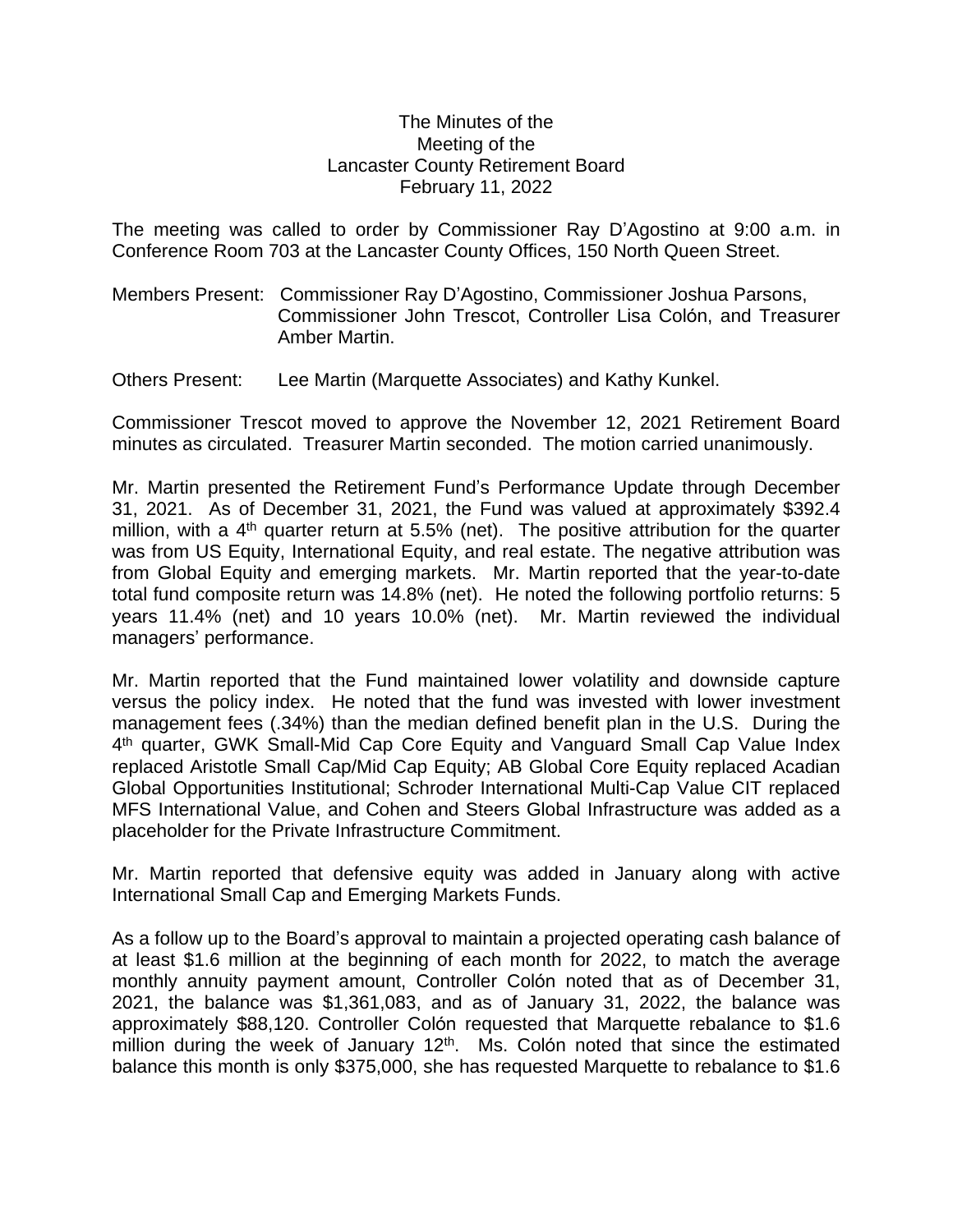Retirement Board Minutes February 11, 2022 Page 2

million during the week of February 14, 2022. She stated that she will review the operating cash balance monthly and contact Marquette to rebalance as needed.

Controller Colón stated that the County's ADC contributions would begin in April 2022 when the County is receiving a significant portion of their real estate tax revenue.

Mr. Martin stated that monies invested into the Cohen & Steers Global Infrastructure Fund are in the investment queue for the IFM Investors and J.P. Morgan infrastructure funds. Mr. Martin estimates these funds will be called in the next couple of quarters.

Mr. Martin presented an education piece on Private Equity. Private Equity investments are used as a diversifier to traditional asset classes and have had historically strong returns. Mr. Martin reviewed both an open-ended fund of funds where capital is deployed immediately, and income is received right away, along with a more traditional closed end approach where your investment is made over several years before receiving income over the latter years as companies are sold. This leads to a j-curve funding/return pattern which leads to a large initial fund outflow during the early years and provides positive returns in the later years. Mr. Martin recommended a combination of open-end and j-curve funds with Sigular Guff and Partners Group. Following discussion, Treasurer Martin moved to approve an annual investment of \$2.5 million annual commitment pace to meet targeted allocation and committing \$7.5 million to Singular Guff SBOF V and \$8 million to Partners Group LLC 2, pulling capital from Partners Group in 2026 and beyond. Commissioner Trescot seconded. The motion carried unanimously. It should be noted that as the Funds asset value changes, there may be changes to the actual dollar amount of the committed investment over time to maintain the Investment Policy Statement (IPS) target allocation to Private Equity of 5%.

As a follow up to the November meeting, Mr. Martin presented the updated IPS addendum to the Board for their signatures. Mr. Martin noted that the addendum already contains the Private Equity allocation guidelines. The Board's decision today was on the implementation of an open ended or combination funding. This document is adopted February 11, 2022, with the effective date to be determined, most likely in April 2022.

Controller Colón stated that 2022 is the final year of the current actuarial services contract with Korn Ferry. The contract was a three-year contract with two one-year options. She noted however, that there is a caveat in the terms, that if we choose, we can continue the contract for another year by taking no action. Ms. Colón asked the Board if they wished to have a Request for Proposal (RFP) completed in 2022, or take no action, and let the contract continue another year. Following discussion, the consensus of the Board was to take no action and allow the contract to continue through December 31, 2023. This item will be placed on the agenda for a fall meeting in 2022, to discuss a possible RFP during 2023.